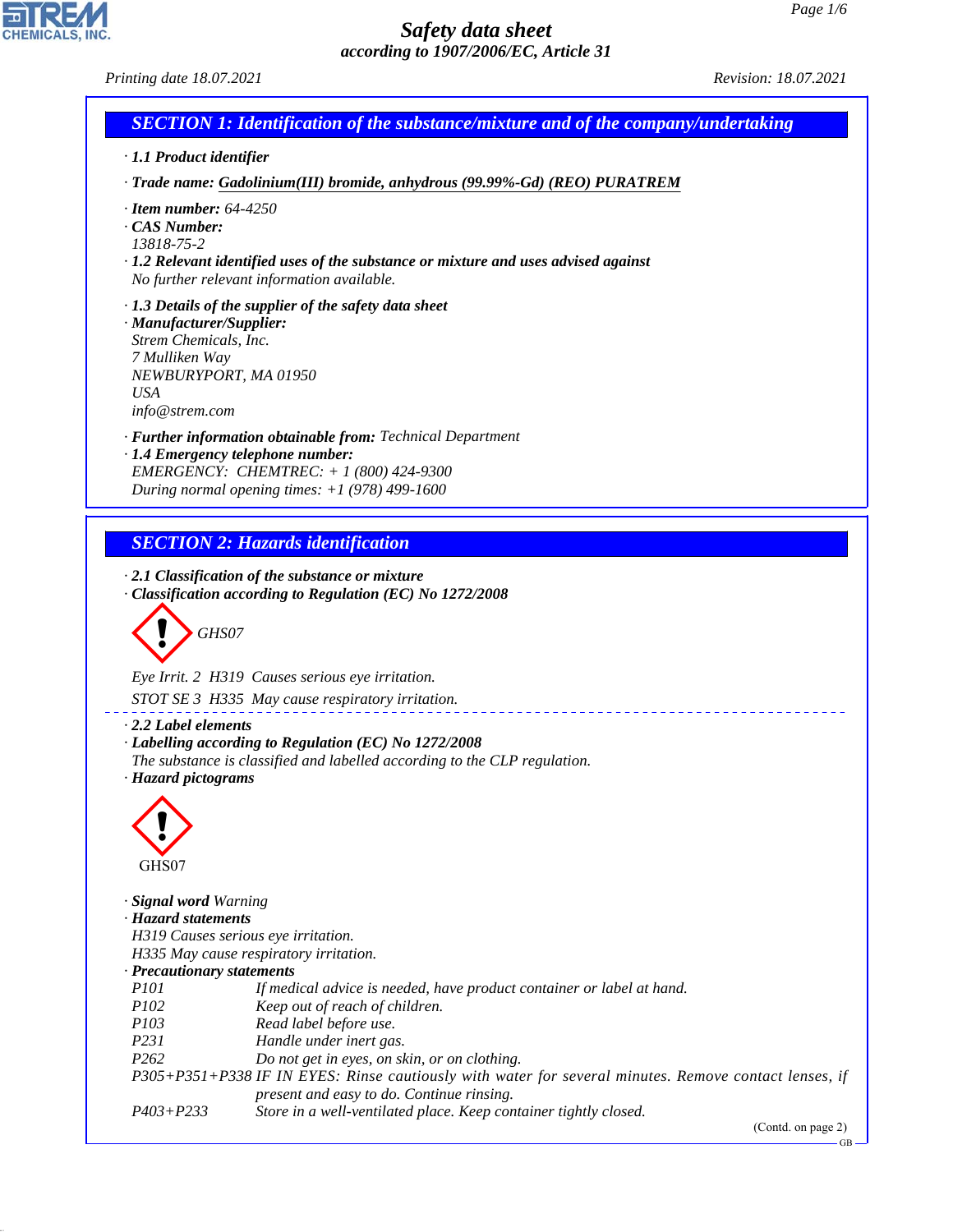*Printing date 18.07.2021 Revision: 18.07.2021*

#### *Trade name: Gadolinium(III) bromide, anhydrous (99.99%-Gd) (REO) PURATREM*

- *P422 Store contents under inert gas.*
- *P501 Dispose of contents/container in accordance with local/regional/national/international regulations.*
- *· 2.3 Other hazards*
- *· Results of PBT and vPvB assessment*
- *· PBT: Not applicable.*
- *· vPvB: Not applicable.*

#### *SECTION 3: Composition/information on ingredients*

- *· 3.1 Chemical characterisation: Substances*
- *· CAS No. Description*
- *13818-75-2 Gadolinium(III) bromide, anhydrous*

### *SECTION 4: First aid measures*

- *· 4.1 Description of first aid measures*
- *· After inhalation: Supply fresh air; consult doctor in case of complaints.*
- *· After skin contact: Generally the product does not irritate the skin.*
- *· After eye contact:*
- *Rinse opened eye for several minutes under running water. If symptoms persist, consult a doctor.*
- *· After swallowing: If symptoms persist consult doctor.*
- *· 4.2 Most important symptoms and effects, both acute and delayed No further relevant information available.*
- *· 4.3 Indication of any immediate medical attention and special treatment needed*
- *No further relevant information available.*

#### *SECTION 5: Firefighting measures*

- *· 5.1 Extinguishing media*
- *· Suitable extinguishing agents: Use fire extinguishing methods suitable to surrounding conditions.*
- *· 5.2 Special hazards arising from the substance or mixture No further relevant information available.*
- *· 5.3 Advice for firefighters*
- *· Protective equipment: No special measures required.*

#### *SECTION 6: Accidental release measures*

- *· 6.1 Personal precautions, protective equipment and emergency procedures Not required.*
- *· 6.2 Environmental precautions: Do not allow to enter sewers/ surface or ground water.*
- *· 6.3 Methods and material for containment and cleaning up: Dispose contaminated material as waste according to item 13. Ensure adequate ventilation.*
- *· 6.4 Reference to other sections See Section 7 for information on safe handling. See Section 8 for information on personal protection equipment. See Section 13 for disposal information.*

(Contd. on page 3)

GB



44.1.1

(Contd. of page 1)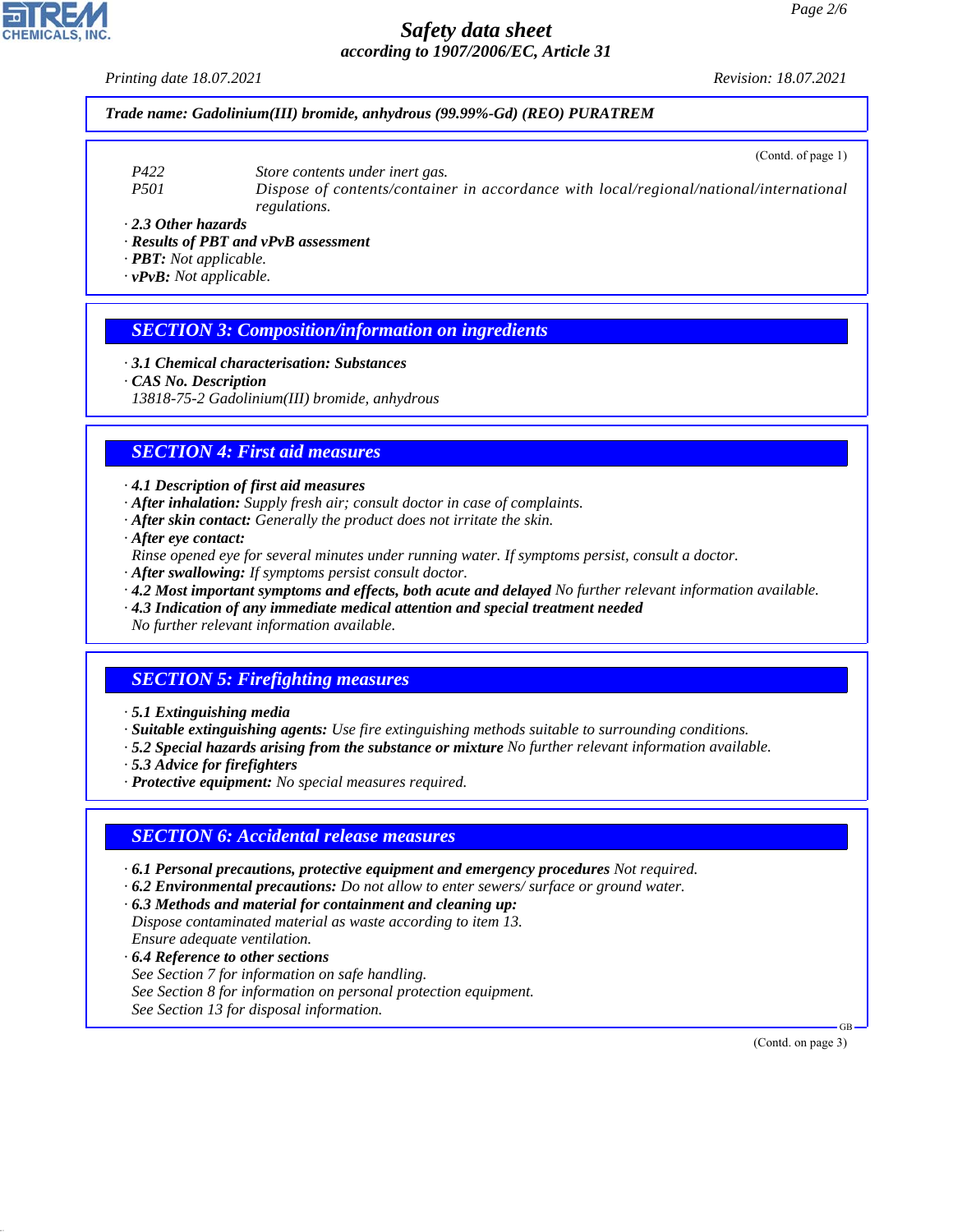*Printing date 18.07.2021 Revision: 18.07.2021*

*Trade name: Gadolinium(III) bromide, anhydrous (99.99%-Gd) (REO) PURATREM*

(Contd. of page 2)

#### *SECTION 7: Handling and storage*

- *· 7.1 Precautions for safe handling Ensure good ventilation/exhaustion at the workplace. Open and handle receptacle with care.*
- *· Handling: Handle under inert gas.*
- *· Information about fire and explosion protection: No special measures required.*
- *· 7.2 Conditions for safe storage, including any incompatibilities*
- *· Storage: Store contents under inert gas.*
- *· Requirements to be met by storerooms and receptacles: No special requirements.*
- *· Information about storage in one common storage facility: Not required.*
- *· Further information about storage conditions: Keep container tightly sealed.*
- *Store in cool, dry conditions in well sealed receptacles.*
- *· 7.3 Specific end use(s) No further relevant information available.*

## *SECTION 8: Exposure controls/personal protection*

- *· Additional information about design of technical facilities: No further data; see item 7.*
- *· 8.1 Control parameters*
- *· Ingredients with limit values that require monitoring at the workplace: Not required.*
- *· Additional information: The lists valid during the making were used as basis.*
- *· 8.2 Exposure controls*
- *· Personal protective equipment:*
- *· General protective and hygienic measures: Keep away from foodstuffs, beverages and feed. Immediately remove all soiled and contaminated clothing Wash hands before breaks and at the end of work. Avoid contact with the eyes.*
- *Avoid contact with the eyes and skin.*
- *· Respiratory protection:*
- *In case of brief exposure or low pollution use respiratory filter device. In case of intensive or longer exposure use self-contained respiratory protective device.*
- *· Protection of hands:*



44.1.1

\_S*Protective gloves*

*The glove material has to be impermeable and resistant to the product/ the substance/ the preparation. Due to missing tests no recommendation to the glove material can be given for the product/ the preparation/ the chemical mixture.*

*Selection of the glove material on consideration of the penetration times, rates of diffusion and the degradation · Material of gloves*

*The selection of the suitable gloves does not only depend on the material, but also on further marks of quality and varies from manufacturer to manufacturer.*

*· Penetration time of glove material*

*The exact break through time has to be found out by the manufacturer of the protective gloves and has to be observed.*

(Contd. on page 4)

GB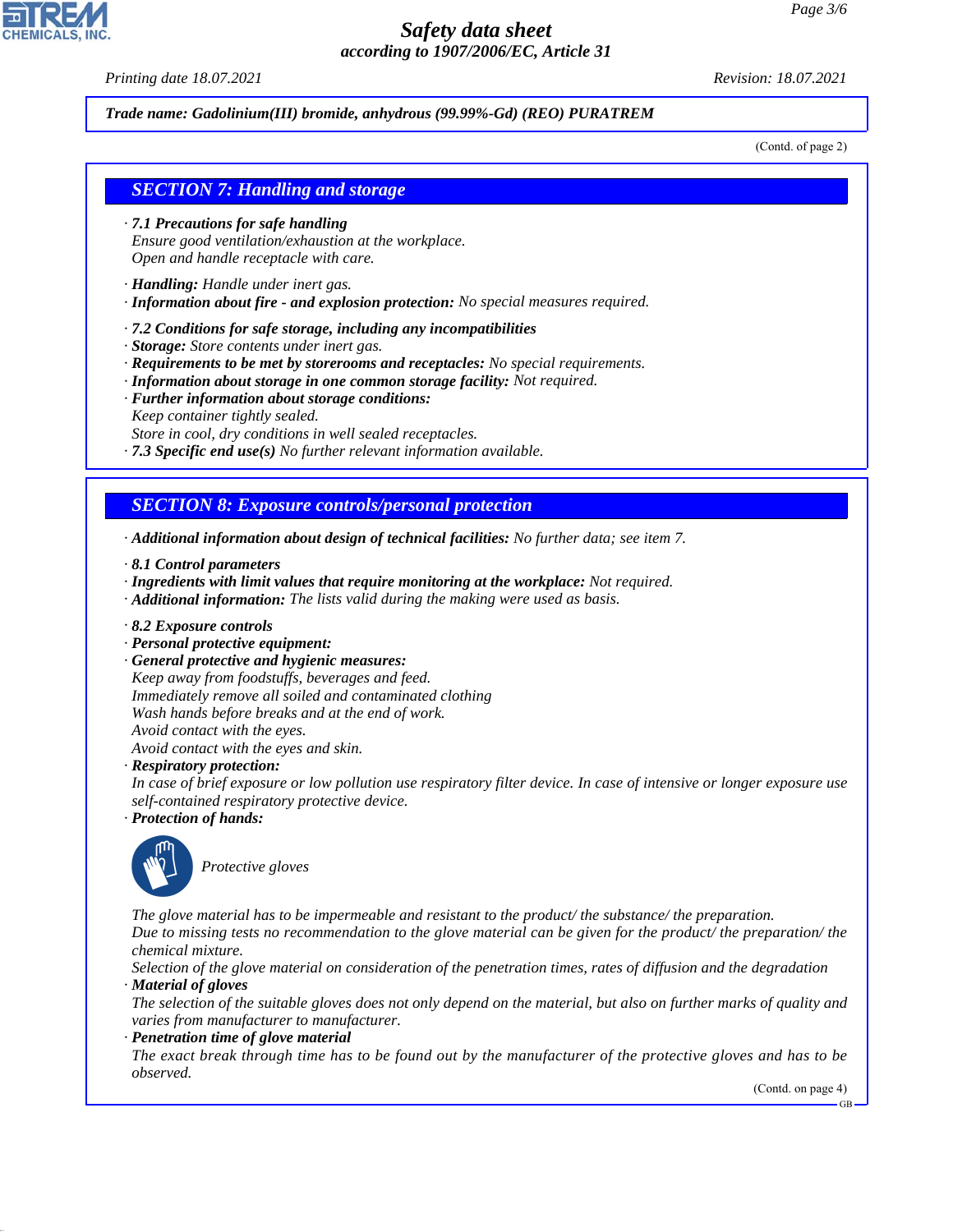*Printing date 18.07.2021 Revision: 18.07.2021*

CHEMICALS, INC.

|                                                                                           | Trade name: Gadolinium(III) bromide, anhydrous (99.99%-Gd) (REO) PURATREM |                    |
|-------------------------------------------------------------------------------------------|---------------------------------------------------------------------------|--------------------|
|                                                                                           |                                                                           | (Contd. of page 3) |
| $\cdot$ Eye protection:                                                                   |                                                                           |                    |
| Tightly sealed goggles                                                                    |                                                                           |                    |
| · 9.1 Information on basic physical and chemical properties<br><b>General Information</b> |                                                                           |                    |
| $\cdot$ Appearance:                                                                       |                                                                           |                    |
| Form:                                                                                     | Crystalline                                                               |                    |
| Colour:                                                                                   | White                                                                     |                    |
| $\cdot$ Odour:                                                                            | Characteristic                                                            |                    |
| · Odour threshold:                                                                        | Not determined.                                                           |                    |
| $\cdot$ pH-value:                                                                         | Not applicable.                                                           |                    |
| Change in condition                                                                       |                                                                           |                    |
| <b>Melting point/freezing point:</b>                                                      | Undetermined.                                                             |                    |
| Initial boiling point and boiling range: Undetermined.                                    |                                                                           |                    |
| · Flash point:                                                                            | Not applicable.                                                           |                    |
| · Flammability (solid, gas):                                                              | Not determined.                                                           |                    |
| · Ignition temperature:                                                                   |                                                                           |                    |
| <b>Decomposition temperature:</b>                                                         | Not determined.                                                           |                    |
| · Auto-ignition temperature:                                                              | Not determined.                                                           |                    |
| · Explosive properties:                                                                   | Product does not present an explosion hazard.                             |                    |
| · Explosion limits:                                                                       |                                                                           |                    |
| Lower:                                                                                    | Not determined.                                                           |                    |
| <b>Upper:</b>                                                                             | Not determined.                                                           |                    |
| · Vapour pressure:                                                                        | Not applicable.                                                           |                    |
| · Density:                                                                                | Not determined.                                                           |                    |
| · Relative density                                                                        | Not determined.                                                           |                    |
| · Vapour density                                                                          | Not applicable.                                                           |                    |
| $\cdot$ Evaporation rate                                                                  | Not applicable.                                                           |                    |
| · Solubility in / Miscibility with<br>water:                                              | <i>Insoluble.</i>                                                         |                    |
| · Partition coefficient: n-octanol/water:                                                 | Not determined.                                                           |                    |
|                                                                                           |                                                                           |                    |
| · Viscosity:                                                                              |                                                                           |                    |
| Dynamic:<br>Kinematic:                                                                    | Not applicable.                                                           |                    |
|                                                                                           | Not applicable.                                                           |                    |
| · Solvent content:                                                                        |                                                                           |                    |
| <b>Organic solvents:</b>                                                                  | $0.0\%$<br>0.00%                                                          |                    |
| $VOC$ (EC)<br>. 9.2 Other information                                                     | No further relevant information available.                                |                    |
|                                                                                           |                                                                           |                    |

# *SECTION 10: Stability and reactivity*

44.1.1

*· 10.1 Reactivity No further relevant information available.*

(Contd. on page 5)

GB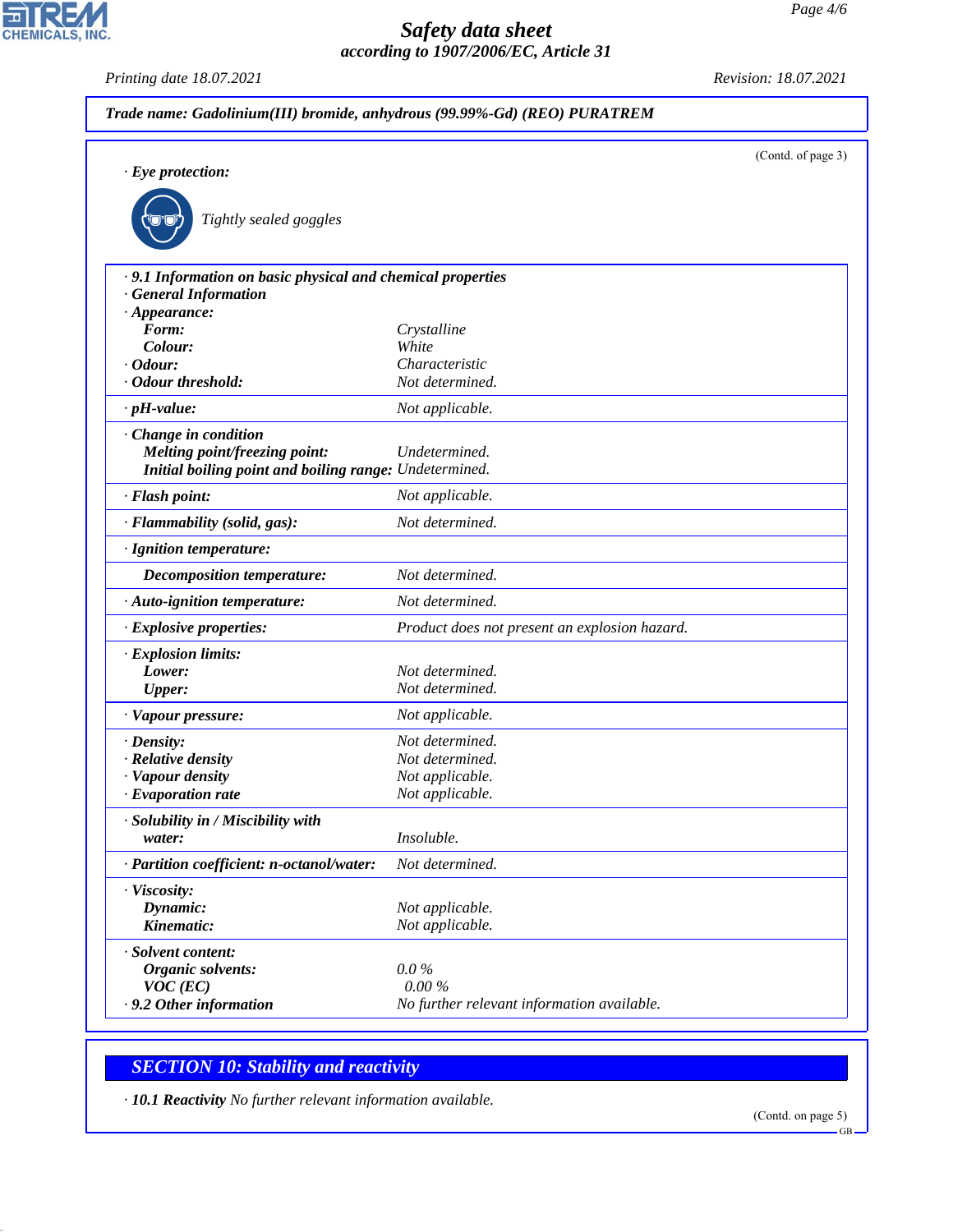*Printing date 18.07.2021 Revision: 18.07.2021*

*Trade name: Gadolinium(III) bromide, anhydrous (99.99%-Gd) (REO) PURATREM*

- *· 10.2 Chemical stability*
- *· Thermal decomposition / conditions to be avoided: No decomposition if used according to specifications.*
- *· 10.3 Possibility of hazardous reactions No dangerous reactions known.*
- *· 10.4 Conditions to avoid No further relevant information available.*
- *· 10.5 Incompatible materials: No further relevant information available.*
- *· 10.6 Hazardous decomposition products: No dangerous decomposition products known.*

## *SECTION 11: Toxicological information*

- *· 11.1 Information on toxicological effects*
- *· Acute toxicity Based on available data, the classification criteria are not met.*
- *· Primary irritant effect:*
- *· Skin corrosion/irritation Based on available data, the classification criteria are not met.*
- *· Serious eye damage/irritation*
- *Causes serious eye irritation.*
- *· Respiratory or skin sensitisation Based on available data, the classification criteria are not met.*
- *· CMR effects (carcinogenity, mutagenicity and toxicity for reproduction)*
- *· Germ cell mutagenicity Based on available data, the classification criteria are not met.*
- *· Carcinogenicity Based on available data, the classification criteria are not met.*
- *· Reproductive toxicity Based on available data, the classification criteria are not met.*
- *· STOT-single exposure*
- *May cause respiratory irritation.*
- *· STOT-repeated exposure Based on available data, the classification criteria are not met.*
- *· Aspiration hazard Based on available data, the classification criteria are not met.*

## *SECTION 12: Ecological information*

- *· 12.1 Toxicity*
- *· Aquatic toxicity: No further relevant information available.*
- *· 12.2 Persistence and degradability No further relevant information available.*
- *· 12.3 Bioaccumulative potential No further relevant information available.*
- *· 12.4 Mobility in soil No further relevant information available.*
- *· Additional ecological information:*
- *· General notes:*
- *Water hazard class 1 (German Regulation) (Self-assessment): slightly hazardous for water*
- *Do not allow undiluted product or large quantities of it to reach ground water, water course or sewage system.*
- *· 12.5 Results of PBT and vPvB assessment*
- *· PBT: Not applicable.*
- *· vPvB: Not applicable.*
- *· 12.6 Other adverse effects No further relevant information available.*

# *SECTION 13: Disposal considerations*

#### *· 13.1 Waste treatment methods*

*· Recommendation*

44.1.1

*Must not be disposed together with household garbage. Do not allow product to reach sewage system.*

(Contd. on page 6)

GB



(Contd. of page 4)